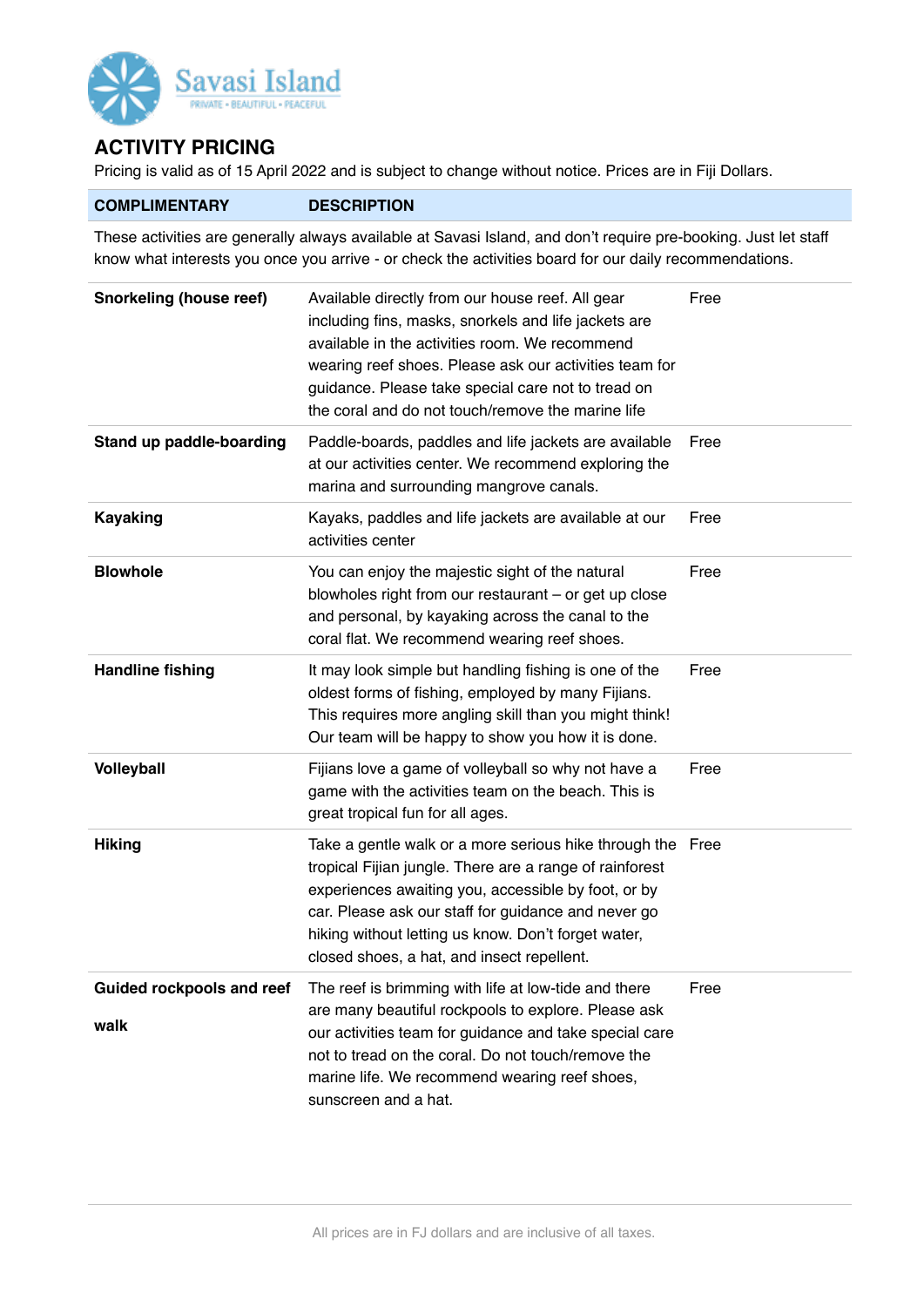| Note: These activities may be subject to availability, weather, tides, and minimum guest numbers. Some<br>activities are provided by a third party operator and are subject to the individual operators terms & conditions.<br>Please ask our staff for details. Some items will be payable directly to the operator, and others can be billed<br>to your room. Savasi's transport is CFC accredited.                          |                                                                                                                                              |  |  |  |
|--------------------------------------------------------------------------------------------------------------------------------------------------------------------------------------------------------------------------------------------------------------------------------------------------------------------------------------------------------------------------------------------------------------------------------|----------------------------------------------------------------------------------------------------------------------------------------------|--|--|--|
| Float down the peaceful Qaloqalo River, past dense<br>mangrove forests, to the remote Salt Lake. Here<br>you'll experience the pure tranquility and silence of<br>Savusavu's untouched hinterland. Perfect for<br>kayaking. Includes return transport from Savasi<br>Island.                                                                                                                                                   | \$140 (for 1-3 people)<br>\$275 (for 4-7 people)                                                                                             |  |  |  |
|                                                                                                                                                                                                                                                                                                                                                                                                                                |                                                                                                                                              |  |  |  |
| beautiful, environmentally friendly 'agroforest'.<br>Experience the magical transformation of a fruity<br>cocoa bean to smooth, fine flavour chocolate.<br>KokoMana tours end with a delicious chocolate<br>tasting and an opportunity to buy chocolate products.                                                                                                                                                              | \$25 (per person)<br>Note: Transport is<br>required at \$55 return<br>(for 1-3 people)                                                       |  |  |  |
| Activity charge/s will be billed to your room.                                                                                                                                                                                                                                                                                                                                                                                 |                                                                                                                                              |  |  |  |
| Experience a Sunday church service where you'll<br>enjoy the soulful harmonies of the choir, and hear a<br>pastor address his congregation. Includes return<br>transport from Savasi Island.                                                                                                                                                                                                                                   | \$50 (for 1-3 people)<br>\$90 (for 4-7 people)                                                                                               |  |  |  |
| Activity charge/s will be billed to your room.                                                                                                                                                                                                                                                                                                                                                                                 |                                                                                                                                              |  |  |  |
| Savusavu market boasts a myriad of fresh fruit and<br>vegetables, as well as unique local foods like cassia<br>bark (cinnamon), bush dhaniya (coriander), wild<br>honey, avocado, cabacaba lobster, fresh mullet and<br>sici shells. It is best visited on a Saturday. Includes<br>return transport from Savasi Island.                                                                                                        | \$50 (for 1-3 people)<br>\$90 (for 4-7 people)                                                                                               |  |  |  |
| Activity charge/s will be billed to your room.                                                                                                                                                                                                                                                                                                                                                                                 |                                                                                                                                              |  |  |  |
| For the adventurous snorkeler, this half-day<br>excursion takes you on a scenic journey to the best<br>reefs in Natewa Bay, renowned for crystal clear<br>waters, stunning hard and soft corals and healthy<br>populations of reef fish, sharks, rays and turtles. You<br>may even spot a resident pod of spinner dolphins,<br>although sightings are not guaranteed.<br>Activity charge is payable directly to operator, with | \$120 (per person)<br>Note: Transport is<br>required at \$150 (for<br>1-4 people) return                                                     |  |  |  |
|                                                                                                                                                                                                                                                                                                                                                                                                                                | Activity charge/s will be billed to your room.<br>Explore how cocoa can be grown sustainably in a<br>transport charge/s billed to your room. |  |  |  |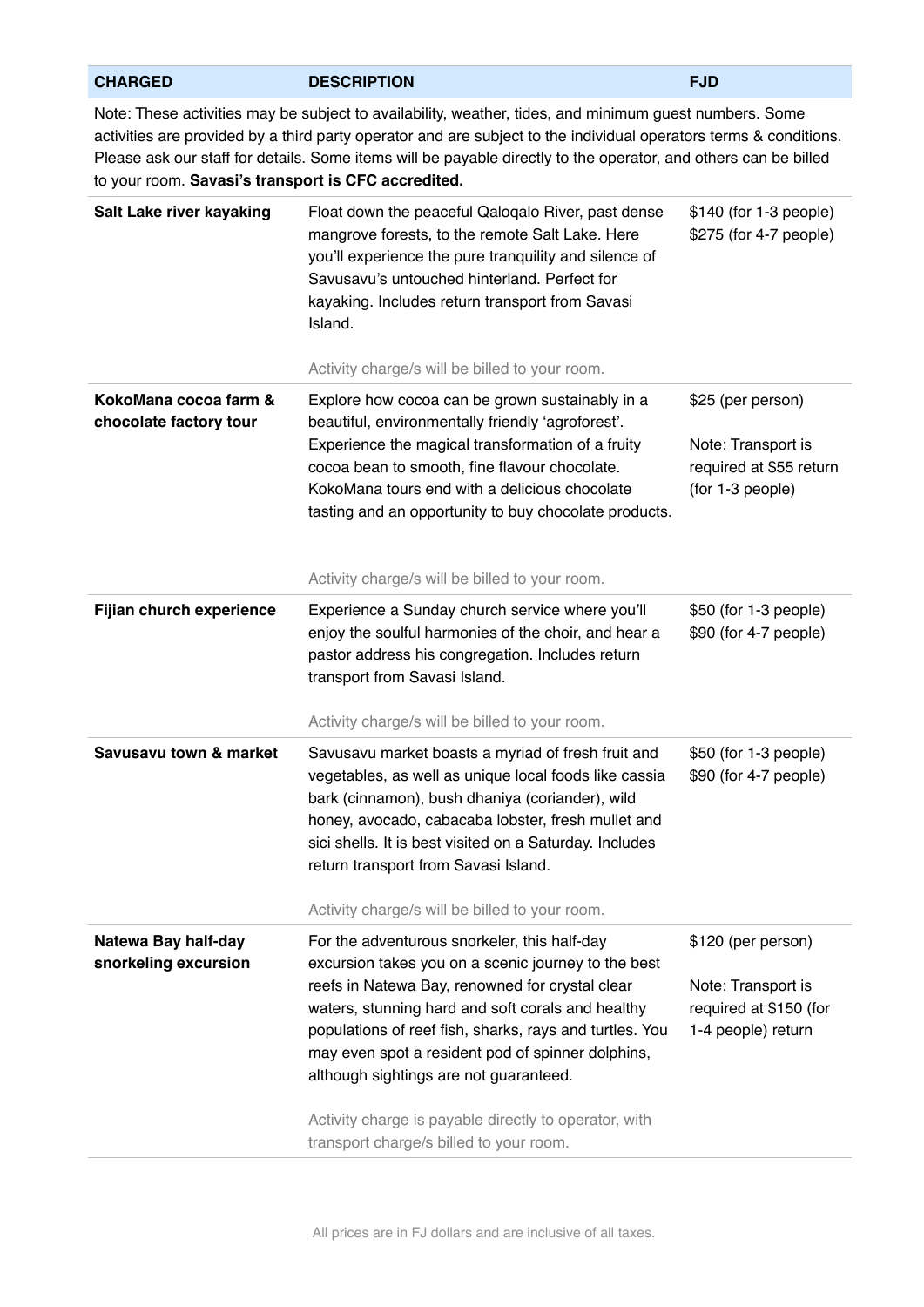| Pearl farm tour                                   | J. Hunters pearls are one of the prides of Fiji, and<br>sought after internationally for their unique, non-                                                                                                                                                                                                                                                                                                                                                                                              | \$50 (per person)                                                                                            |
|---------------------------------------------------|----------------------------------------------------------------------------------------------------------------------------------------------------------------------------------------------------------------------------------------------------------------------------------------------------------------------------------------------------------------------------------------------------------------------------------------------------------------------------------------------------------|--------------------------------------------------------------------------------------------------------------|
|                                                   | traditional colours. Located near Savusavu town, this<br>makes an interesting educational experience, with<br>snorkelling at the farm an optional extra.                                                                                                                                                                                                                                                                                                                                                 | Note: Transport is<br>required at \$45.00 (for<br>1-4 people) return                                         |
|                                                   | Activity charge is payable directly to operator (only if<br>snorkelling) with transport charge/s billed to your<br>room.                                                                                                                                                                                                                                                                                                                                                                                 |                                                                                                              |
| Scuba diving with<br><b>KoroSun Dive</b>          | Sites include Dream House, Turtle Alley, Namena<br>Marine Reserve and Rainbow Reef / Somosomo<br>Strait. Note that Namena Marina Reserve and<br>Somosomo Strait/Rainbow Reef normally require a<br>min of 6 people. A fuel surcharge may also applies for<br>these sites. Dive boat departs daily from Savasi<br>Island's jetty approx 9am.<br>Activity charge/s are payable directly to operator.                                                                                                       | \$180 (1 tank dive)<br>\$300 (2 tank dive)<br>\$800 (3 days of 2<br>tanks)<br>See dive shop for<br>more info |
| <b>Scuba diving with Ocean</b><br><b>Ventures</b> | At 80km long, 15km wide and with a surface area of<br>over 1000 square km, Natewa Bay is the largest bay<br>in the South Pacific, renowned for crystal clear<br>waters and its stunning seascape. The bay abounds<br>with pristine coral reefs showcasing vibrant hard and<br>soft corals that support healthy populations of fish,<br>sharks, rays and turtles. Its also home to two resident<br>pods of spinner dolphins, and whales can also be<br>seen on occasion. Light refreshments are provided. | \$280 (2 tank dive)<br>Note: Transport is<br>required at \$150 (for<br>1-4 people) return                    |
|                                                   | Activity charge/s are payable directly to operator, with<br>transport charge/s billed to your room.                                                                                                                                                                                                                                                                                                                                                                                                      |                                                                                                              |
| <b>Snorkeling with KoroSun</b><br><b>Dive</b>     | Snorkelers can join the Koro Sun dive boat to explore \$50 per person<br>some of the reefs further afield. You'll find some<br>beautiful deeper water sites, like Turtle Alley and<br>Dream House. Please note this is a dive boat -<br>snorkelling may be subject to availability and a<br>minimum number of divers.                                                                                                                                                                                    |                                                                                                              |
|                                                   | Activity charge is payable directly to operator.                                                                                                                                                                                                                                                                                                                                                                                                                                                         |                                                                                                              |
| <b>Split Rock snorkel</b>                         | Snorkel to Split Rock, 150 metres off shore in<br>Savusavu Bay. This large coral head is named for the<br>distinctive split down one side. At the bottom of the<br>split you can see purple gorgonian fans and pale<br>yellow soft corals. Reached by car from Savasi Island<br>and includes return transport cost.                                                                                                                                                                                      | $$90$ (for 1-3 people)<br>\$140 (for 4-7 people)                                                             |
|                                                   | Activity charge/s will be billed to your room.                                                                                                                                                                                                                                                                                                                                                                                                                                                           |                                                                                                              |